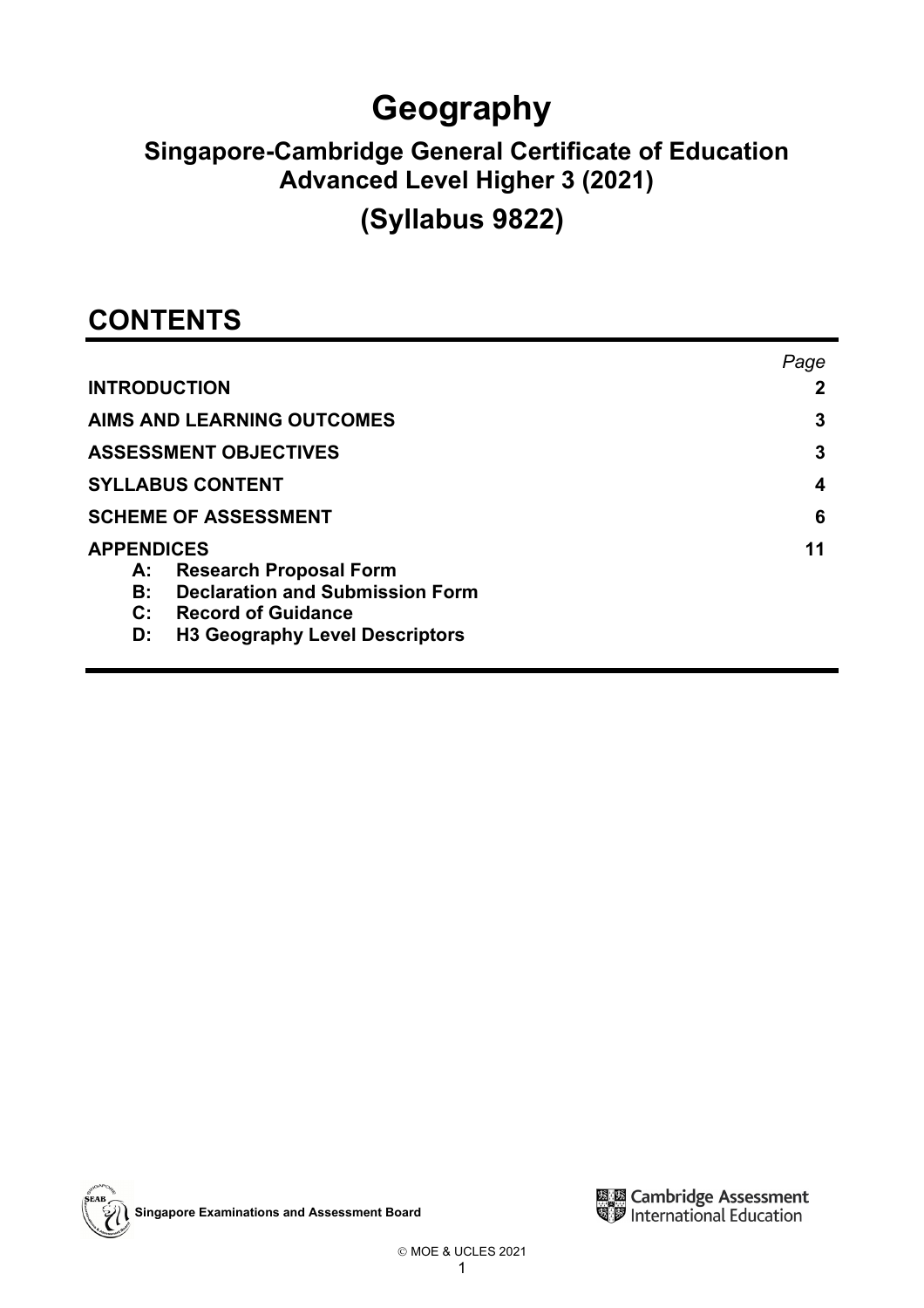# **INTRODUCTION**

### **Aims of Geography Education**

*Geography is the science of place and space. Geographers ask where things are located on the surface of the earth... Geography is unique in linking the social sciences and natural sciences... Geographers use many tools and techniques... [including] Geographic Information Systems (GIS), Remote Sensing, Global Positioning Systems (GPS)... and others.* 

#### **Association of American Geographers**

*Geography is the study of Earth's landscapes, peoples, places and environments... bridging the social sciences with the natural sciences... and puts [the] understanding of social and physical processes within the context of places and regions... [Geography] helps us all to be more socially and environmentally sensitive, informed and responsible citizens...* 

### **Royal Geographical Society (with the Institute of British Geographers)**

Geographers in different parts of the world define Geography differently depending on when they are asked to provide a definition of the subject. While the Association of American Geographers describes Geography as a science that deploys geospatial technologies, the Royal Geographical Society (with the Institute of British Geographers) puts greater emphasis on Geography's endeavour to understand our world in its entirety.

Both perspectives hint at the evolving variety of practices and interests among Geographers. More importantly what Geographers do is also influenced by the ever-changing socio-political contexts that they operate in. This dynamism of Geography has been frequently cited as the strength of the subject.

### **Geography, Desired Outcomes of Education and 21st Century Competencies**

More than simply learning prescribed subject knowledge and skills, Geography must also support students' development of important competencies necessary for them to thrive in the 21st century. In addition, students need to learn a range of life skills and develop key social and emotional competencies that will enable them to achieve personal mastery and relate to others. More importantly, all learning must be anchored in enduring values. Figure 1 outlines the framework for 21st century competencies and student outcomes.



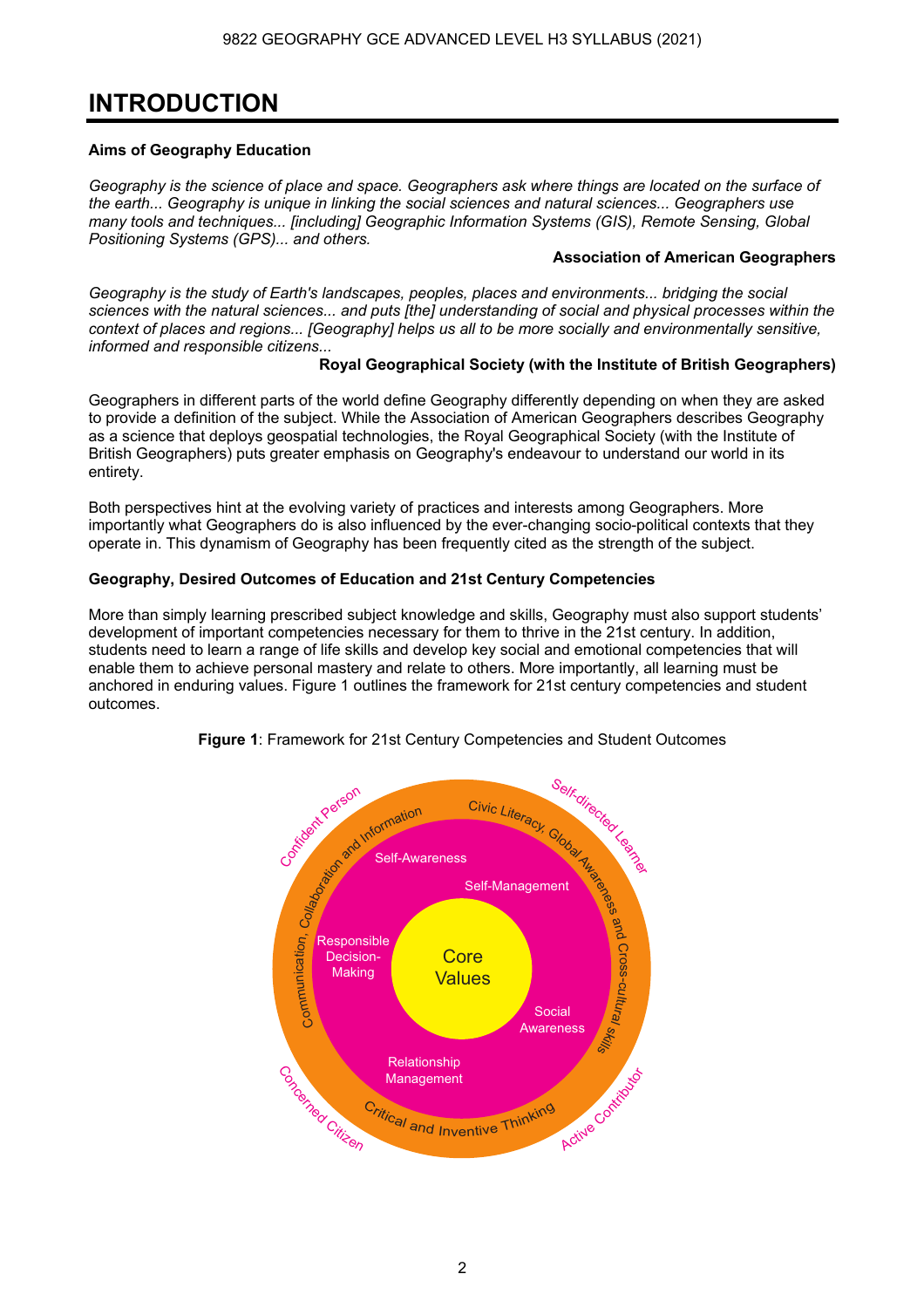# **AIMS AND LEARNING OUTCOMES**

The aims and learning outcomes below represent the body of geographical knowledge, skills and values that students will acquire through H3 Geography.

#### **Value**

*The syllabus seeks to encourage students to:* 

- 1. be inspired by the splendour of natural environments and human ingenuity
- 2. care for delicate ecosystems and understand the importance of environmentally sustainable lifestyles
- 3. develop as global citizens, seek harmony and respect others in a culturally diverse world
- 4. contribute responsibly towards the building of a robust and inclusive society
- 5. have the integrity to uphold ethical principles and be resilient in their pursuit for a better world.

#### **Knowledge**

*The syllabus requires students to develop an understanding of:* 

- 1. different frameworks in understanding sustainable development
- 2. the subjective nature of maps and using maps as a tool to persuade and analyse
- 3. the uniqueness of different types of natural environments and places
- 4. the interactions and interdependence between natural environments, urban and rural areas, societies and cultures at various scales
- 5. the processes that shape natural environments, societies and cultures at various scales
- 6. the connections, trends and patterns in different parts of the world
- 7. different approaches to solve real-world problems and achieve sustainable development.

#### **Skills**

*The syllabus seeks to equip students with the ability to:* 

- 1. consider evidence and different viewpoints to develop logical arguments and explanations
- 2. analyse, evaluate and reflect on information from a geographical perspective to make informed and sound decisions
- 3. construct understanding through inquiry using different data collection and analysis methods
- 4. use and evaluate maps and other data representation to integrate information and communicate to a specific audience.

# **ASSESSMENT OBJECTIVES**

Candidates will be expected to:

- **AO1** demonstrate geographical understanding through selection and synthesis of knowledge
- **AO2** apply geographical concepts in examining the chosen research topic related to sustainable development
- **AO3** collect, analyse and evaluate primary and/or secondary data
- **AO4** coherently present well-substantiated arguments based on a reasoned consideration of evidence and/or different viewpoints
- **AO5** evaluate chosen research strategy.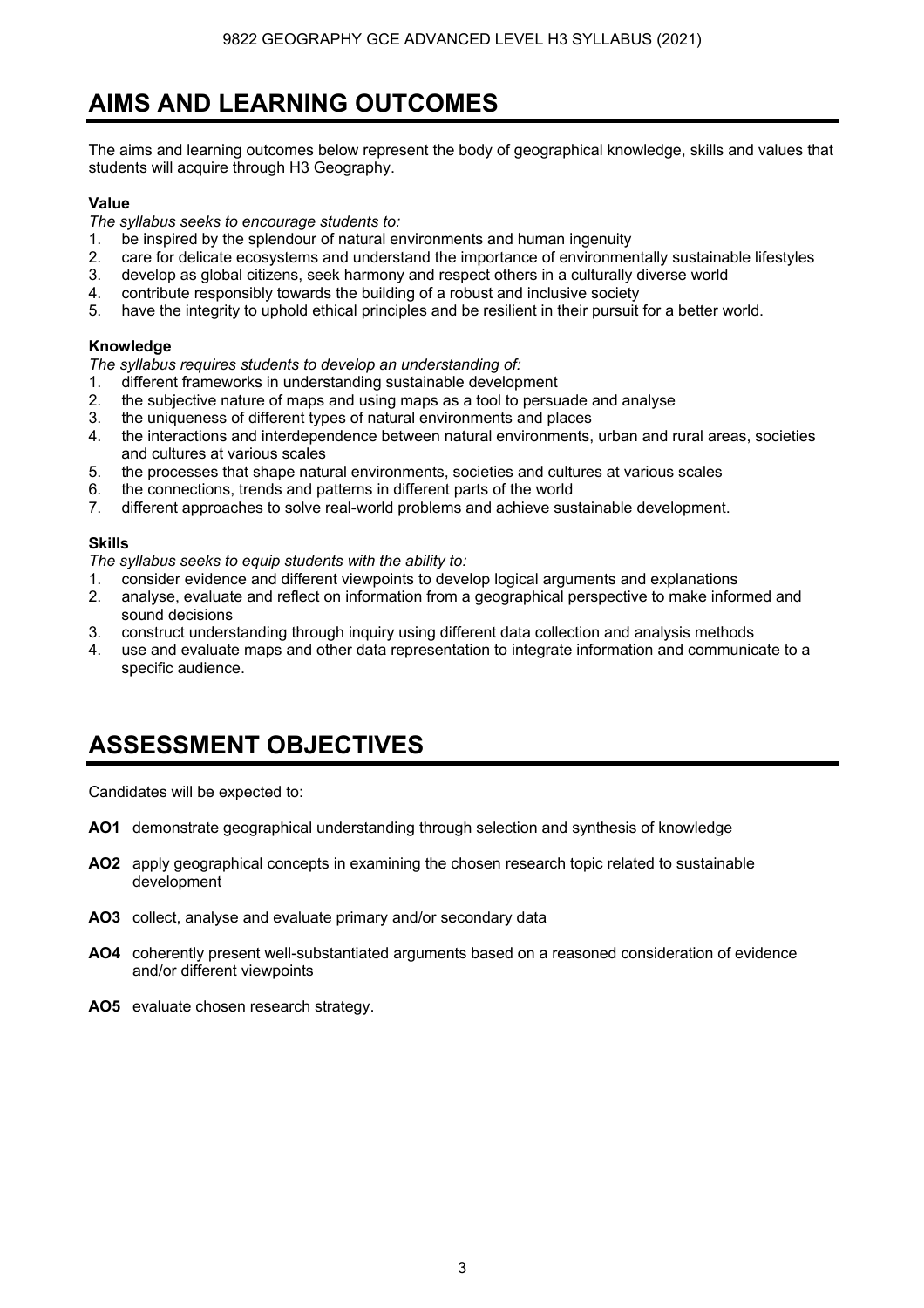# **SYLLABUS CONTENT**

### **A Geography and Sustainable Development (16hrs)**

Geography and Sustainable Development is based on frameworks and geographical approaches on sustainable development. It is recommended that this component be conducted over 16 hours.

#### *1. Examining sustainable development using different frameworks*

- a) Ecocentrism versus anthropocentrism
	- i Principles of deep ecology
	- ii Ecosystem services
	- iii Ecological modernisation
- b) Environmental justice

#### c) Political ecology

- i Environmental subjects and identity thesis exploring the identities of people as being linked to basic issues of livelihood and environmental activity
- ii Conservation and control thesis revealing the negative effects of well-intended efforts to conserve the environment
- d) Cultural heritage as the fourth pillar of sustainable development

#### *2. Mapping sustainable development*

- a) Visualising spatial dimensions of sustainable development using different thematic maps
- b) Generalising information by classifying data, selecting and simplifying map features
- c) Symbolising information using different shapes, sizes, colours and texture
- d) Implications of using particular map centring and different map projections including Peters, Mercator and Geographic Coordinate System

#### *3. Scales of action and interaction in sustainable development*

- a) Understanding ecological and social science scales as nested hierarchies of bounded spaces of differing size
- b) Addressing different aspects of sustainable development simultaneously at different levels of the spatial hierarchy
- c) Constraints imposed by international agreements on sustainable development efforts at the national level
- d) Effects of activities at the local or community level on sustainable development efforts at the national or global level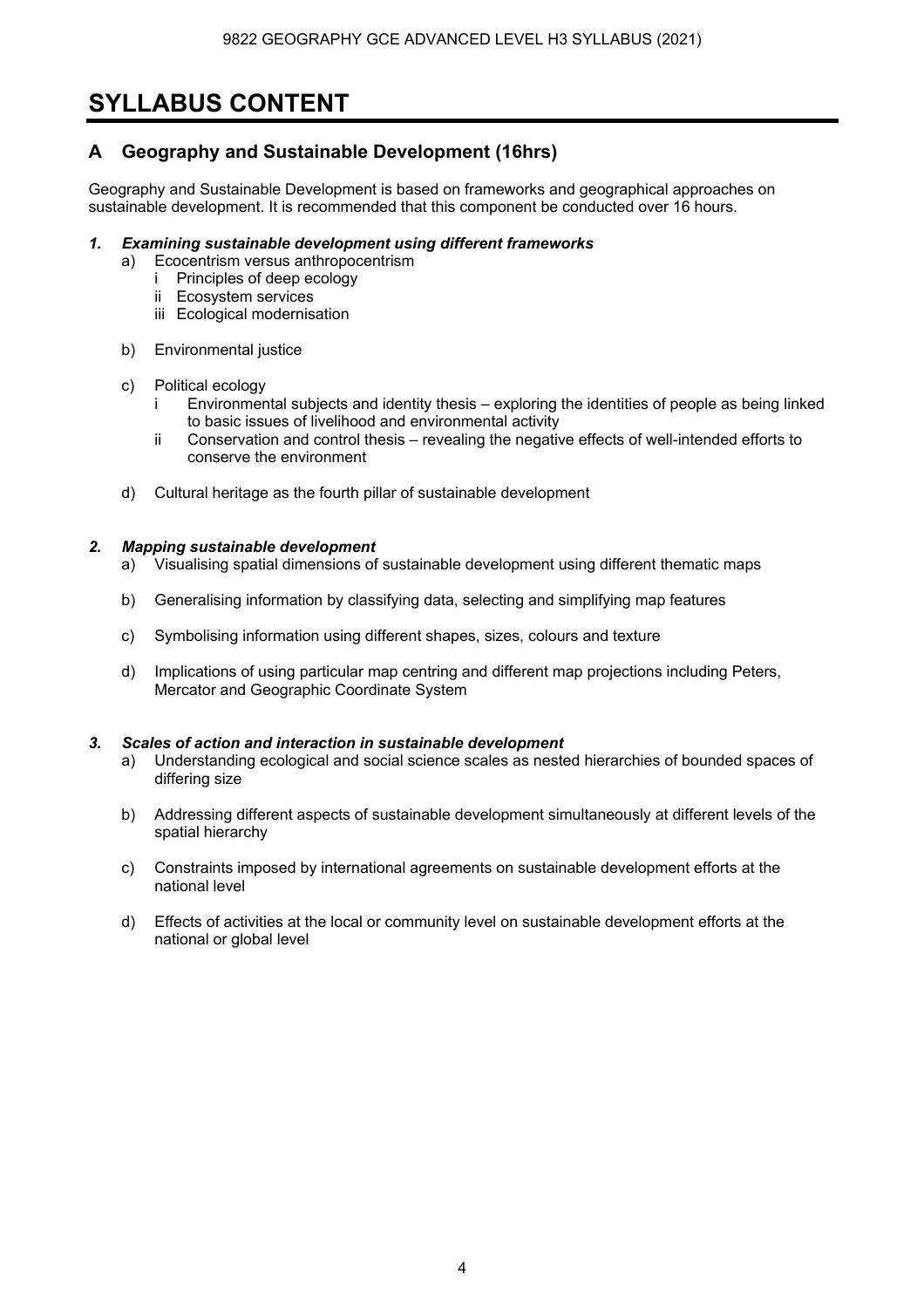## **B Independent Research Component – Geographical Investigation (88 hrs)**

With guidance from their Coursework Supervisor, candidates will identify a suitable problem or issue and carry out an independent research. Their investigation should reflect the following stages:



#### *1. Identify a Problem or Issue*

Candidates should be able to identify a research topic that is:

• related to an aspect of sustainable development.

#### *2. Craft Research Question or Hypothesis*

Candidates should be able to craft geographical questions/hypotheses that are:

- at a suitable scale
- capable of research
- clearly defined.

### *3. Develop a Plan for the Investigation*

Candidates should be able to:

- establish the data needed to examine the question/hypothesis posed
- identify appropriate methods for collecting primary and secondary data (including sampling when required)
- consider research ethics and understand limitations imposed by resources
- minimise potential risks in undertaking investigation.

#### *4. Collect Data*

Candidates should be able to:

- make use of data as appropriate to the question/hypothesis posed
- consider issues of accuracy and reliability in relation to the data being collected.

#### *5. Present and Analyse Data*

Candidates should be able to:

- organise and represent data using appropriate methods
- analyse and interpret the data using appropriate qualitative and quantitative methods
- interpret the results in relation to the question/hypothesis posed.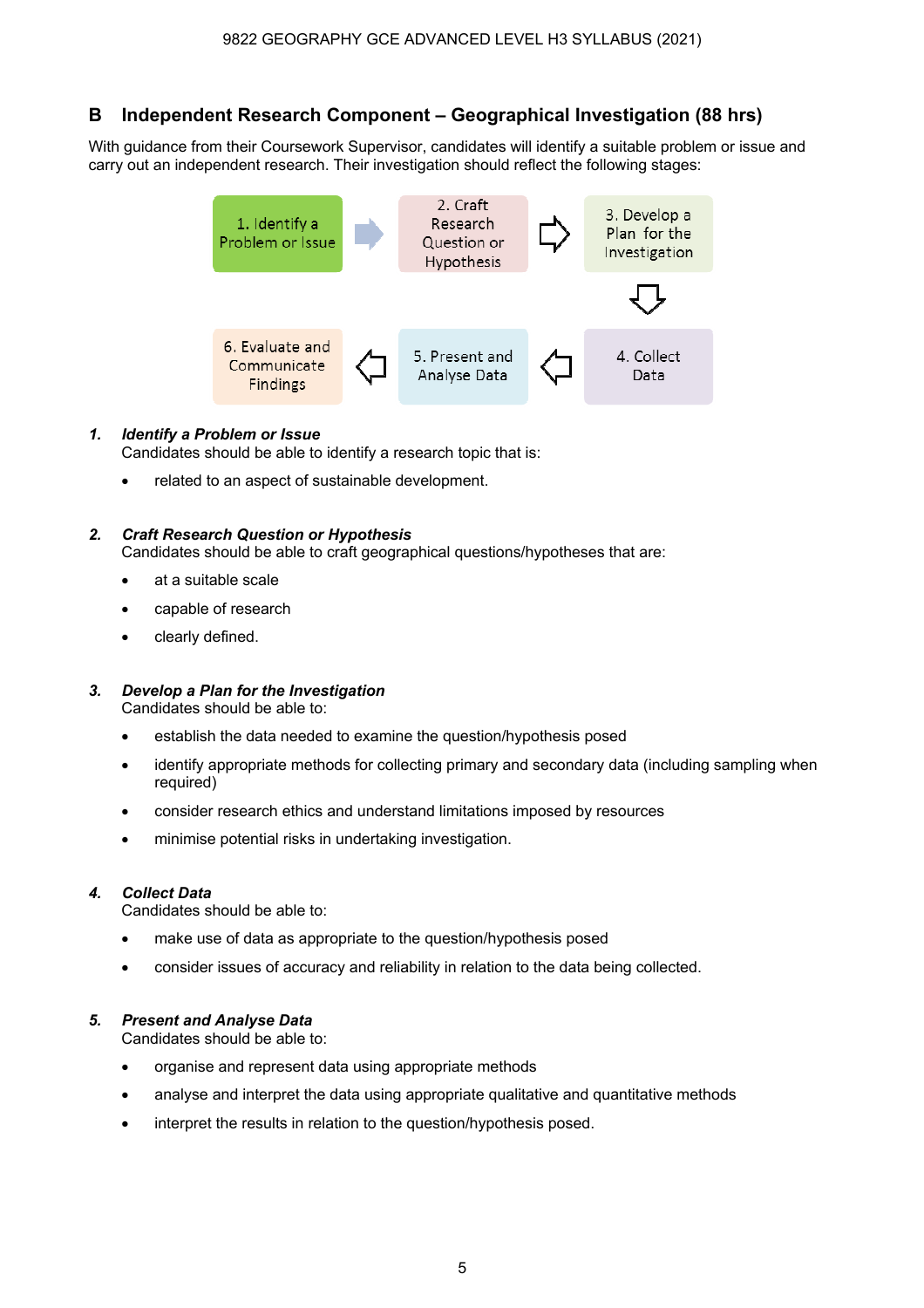# *6. Evaluate and Communicate Findings*

Candidates should be able to:

- present a summary of the findings, relating back specifically to the question/hypothesis posed
- present an evaluation of the investigation, including the methods used, data collected and possible limitations and improvements that could be made.

#### **Examples of Research Questions**

The research topics listed below are intended as a guide. The list is not intended to be comprehensive. Rather, it serves as a guide to assist candidates in formulating their investigation.

- What form(s) of environmental conservation is/are feasible for a neighbourhood (or precinct) in Singapore?
- To what extent are social (or environmental) outcomes in Singapore influenced by its free trade agreement with the United States?
- In what ways does the Mangrove Forest Recovery Project at the Kuala Selangor Nature Park affect local communities?
- Why do people take part in environmental efforts in Singapore?
- What do energy labels and rating systems really achieve?
- What is the potential of maps in raising awareness about social development in different parts of Southeast Asia?
- To what extent do maps influence people's perception of global poverty?
- Should the use of clean diesel be promoted in Singapore to lower carbon emissions from motor vehicles?
- What forms of cultural heritage in Queenstown should be protected?

# **SCHEME OF ASSESSMENT**

H3 Geography is assessed in the form of a **Research Essay**.

Candidates will submit a Research Essay with no more than 3500 words based on a topic related to sustainable development which had been approved in advance by Cambridge International. The purpose of a geographical investigation assessed in the form of a research essay is to amplify, reinforce and extend the principal concepts and skills relevant to the study of sustainable development. It challenges candidates to conduct an in-depth study of a topic related to sustainable development which adds to their knowledge, understanding and awareness.

Research should commence in November of the first academic year and the Research Essay should be ready for submission to Cambridge by September of the second academic year.

#### **Planning and Writing the Research Proposal**

#### **1. Identifying a Research Topic**

Candidates are encouraged to consider two to three possible areas of research. They should do some basic reading on the proposed research topics to establish their viability. Candidates should finally select one research topic which is focused and will contribute to existing geographical knowledge. The selected research topic should be set in the form of a question to be answered.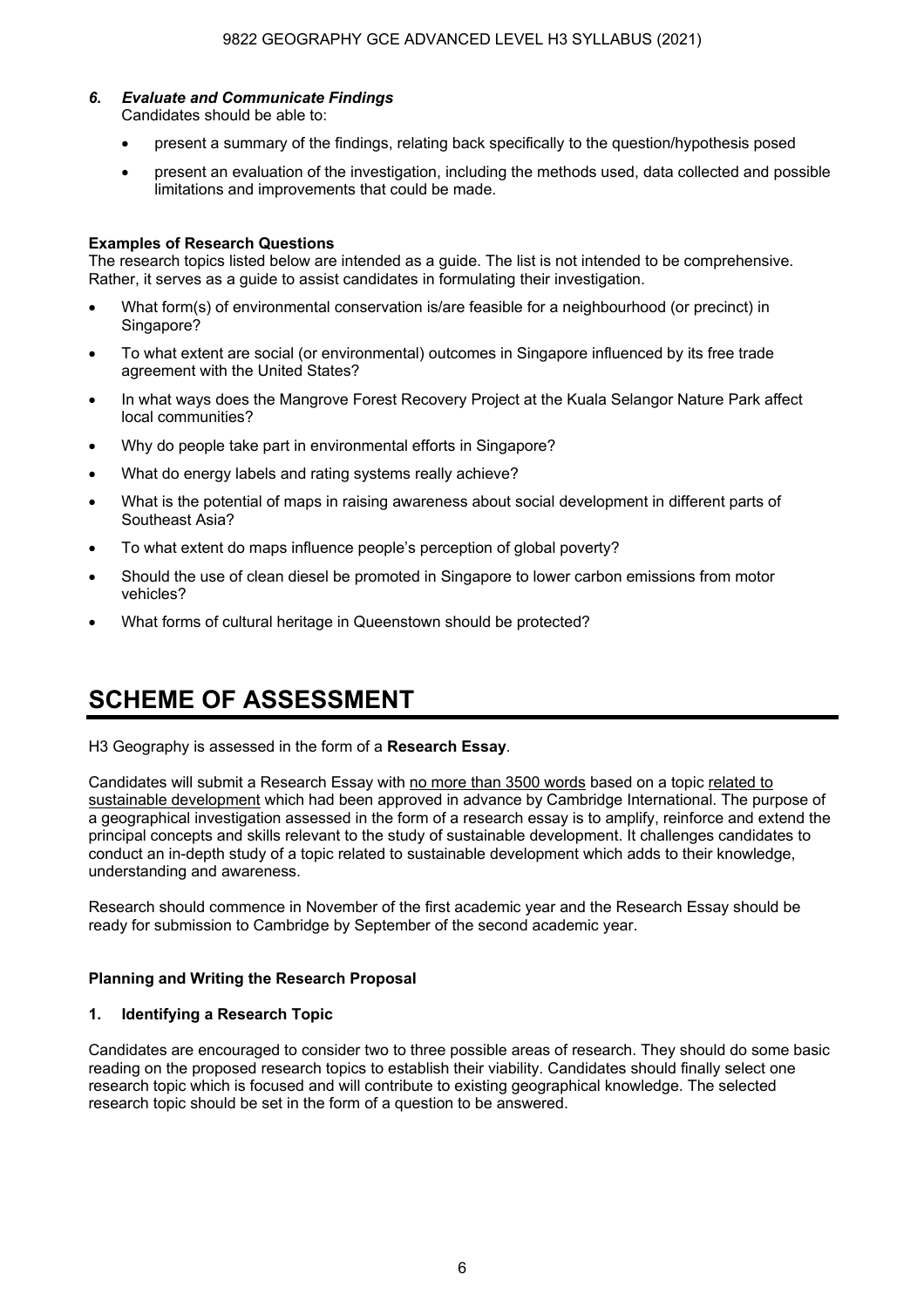#### **2. Approval Process for the Research Proposal**

- 2.1 Candidates must submit the soft copy of their Research Essay Proposal Form (Appendix A) to SEAB by a specified date in Term 1 of the second year of study.  **Deadlines for submissions will be specified by SEAB in a circular to schools each year.**
- 2.2 The Proposal must not exceed 500 words and should include the following:
	- Research Question
	- Synopsis of Research Essay which states the following clearly:
		- Aim(s) of research
		- Scope of research (e.g. population size, location, duration of study, etc.)
		- Relationship between the research and sustainable development
		- Identification of potential limitations of the research.
	- Review of related research selection of theories, concepts and findings related to the research question.
	- Quantitative and/or qualitative methods to be used in data collection and analysis.
- 2.3 The hard copy of the proposal must be dated and signed by both the candidate and the Coursework Supervisor supervising the study. The hard copy should be retained by the school and submitted with the completed Research Essay by the date specified by SEAB.
- 2.4 Proposal submissions will be sent electronically to Cambridge for approval by the examiner.
- 2.5 If a proposal is acceptable as it stands, the examiner will approve it without further feedback.
- 2.6 If the examiner rejects a proposal, or indicates that a proposal needs to be revised before it can be approved, s/he will send feedback accordingly. This feedback must be retained and submitted with the completed Research Essay, along with the hard copy of the original research proposal. (See paragraph 2.3).
- 2.7 If a candidate has been advised by the examiner that s/he must make a resubmission of the amended proposal for approval, or submit a second proposal, the candidate must do so by the date specified by SEAB.

#### **Notes for Coursework Supervisors on Research Essay**

3. The Research Essay submitted for assessment must be the candidates' own work and should represent their ability to work independently; nevertheless, all candidates will need support from their centres in the form of monitoring the work in progress and giving some degree of guidance.

#### 3.1 **During Proposal Stage**

- 3.1.1 At the Proposal Stage of the Research Essay, Coursework Supervisors are expected to:
	- guide candidates on the selection of an appropriate research question
	- guide candidates in the formulation of their research proposal. This guidance includes discussion with the candidates of feedback given by the examiner on the proposal, as well as the formulation of a second proposal, if required.
	- advise candidates on the work schedule
	- advise candidates on research ethics
	- guide candidates on research skills and methods
	- advise candidates on the suitability of resources/references selected
	- draw candidates' attention to the importance of the declaration they will be required to make in the *Declaration and Submission Form* (Appendix B)
	- explain to candidates what they will be assessed on and how their performance will be assessed.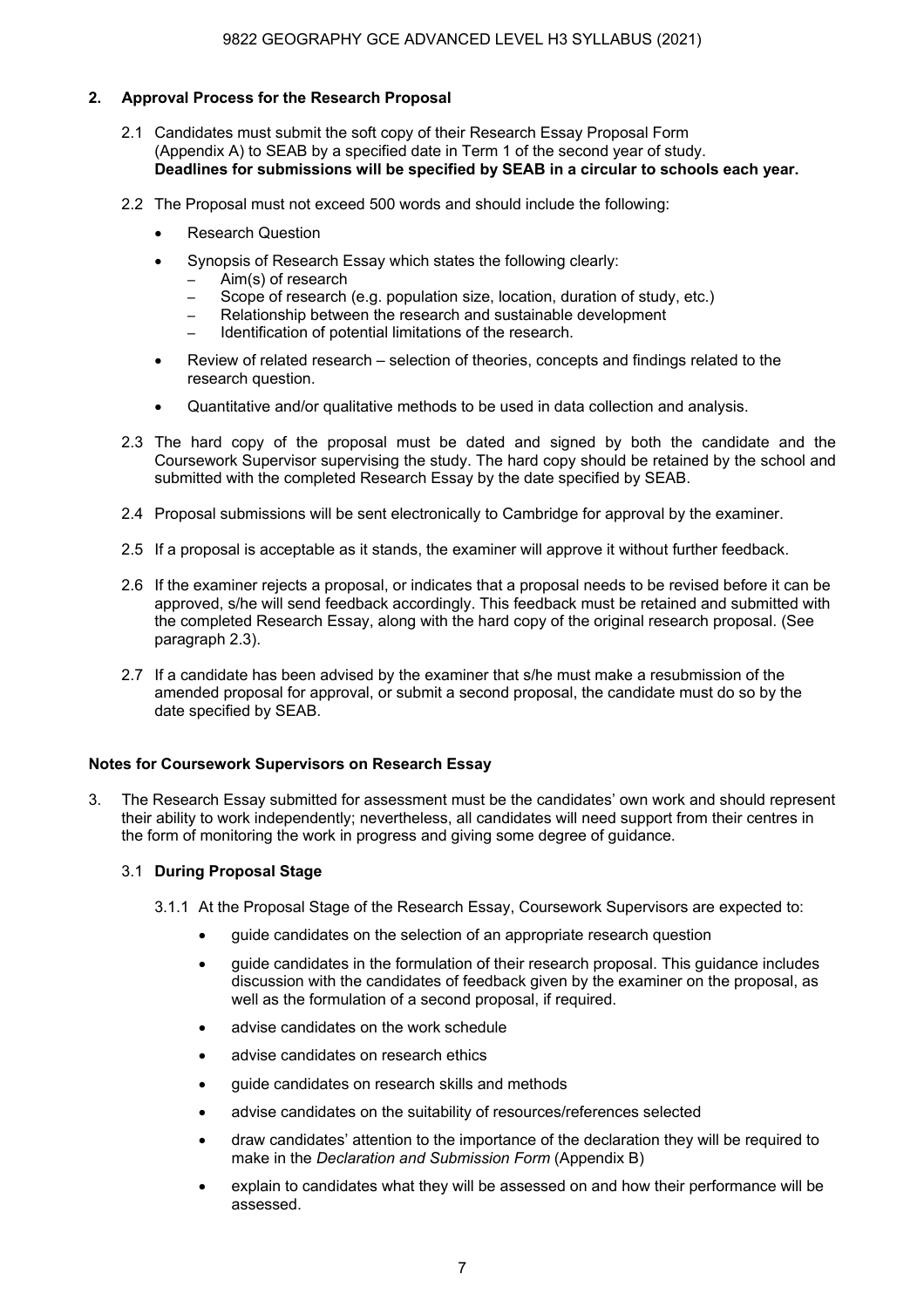#### 3.2 **During Writing Stage**

- 3.2.1 At the Writing Stage, the Coursework Supervisor should continually monitor the progress of the candidate to ensure that the candidate's work is on schedule.
- 3.2.2 The Coursework Supervisor may provide feedback on the Research Essay only during the scheduled conference sessions. The Coursework Supervisor must ensure that the candidate does his/her own independent thinking and is fully responsible for developing the arguments and essay structures, and sourcing of information.
- 3.2.3 The Coursework Supervisor may have up to three face-to-face conferences with the candidate. The first and second conferences are compulsory while the third conference is optional.
	- a. **First conference (compulsory)** this must be conducted as soon as the candidate is ready with the first draft, at the latest by mid-May. The Coursework Supervisor will not be required to complete the *Record of Guidance* (Appendix C).
	- b. **Second conference (compulsory)** this must be conducted at the latest by mid-July. The Coursework Supervisor will be required to complete the *Record of Guidance* (Appendix C), giving details of key points of guidance provided during the conference. The Coursework Supervisor should make it known to the candidate that the nature and extent of guidance given at the second conference will be recorded and may be taken into consideration by the examiner during the marking of the candidate's work.
	- c. **Third conference (optional)** this, if needed, must be conducted latest by mid-August.

The third conference can be conducted:

- at the request of a candidate, or
- should the Coursework Supervisor feel that a candidate would benefit from a third conference, s/he may suggest it to the candidate. However, it should be the candidate's decision whether or not to take up the suggestion.

The Coursework Supervisor will be required to complete the *Record of Guidance* (Appendix C), giving details of key points of guidance provided during the conference. The Coursework Supervisor should make it known to the candidate that the nature and extent of additional guidance given at the third conference will be recorded and may be taken into consideration by the examiner during the marking of the candidate's work.

- 3.2.4 There is no time limit on the duration of the conferences, as the length of time required will depend on each candidate's needs. However, the conferences should each take place over one sitting. This means that centres should schedule their conferences in such a way that each of the conferences takes place over a single session within one day.
- 3.2.5 The Coursework Supervisor may accept a draft of a candidate's work in advance of the conferences, for discussion during the session, but the Coursework Supervisor should not give any written feedback on the work submitted.
- 3.2.6 The Coursework Supervisor should encourage the candidate to take notes during the conferences so that s/he can refer to these notes subsequently when working independently.
- 3.2.7 The candidate should be given the opportunity to see what has been noted down on the form and should sign his/her acknowledgement of the guidance given.
- 3.2.8 The *Record of Guidance* (Appendix C) should be attached to the front of the completed work submitted for assessment, behind the *Declaration and Submission Form* (Appendix B)*.* The *Record of Guidance* (Appendix C) must carry the Coursework Supervisor's signature and date.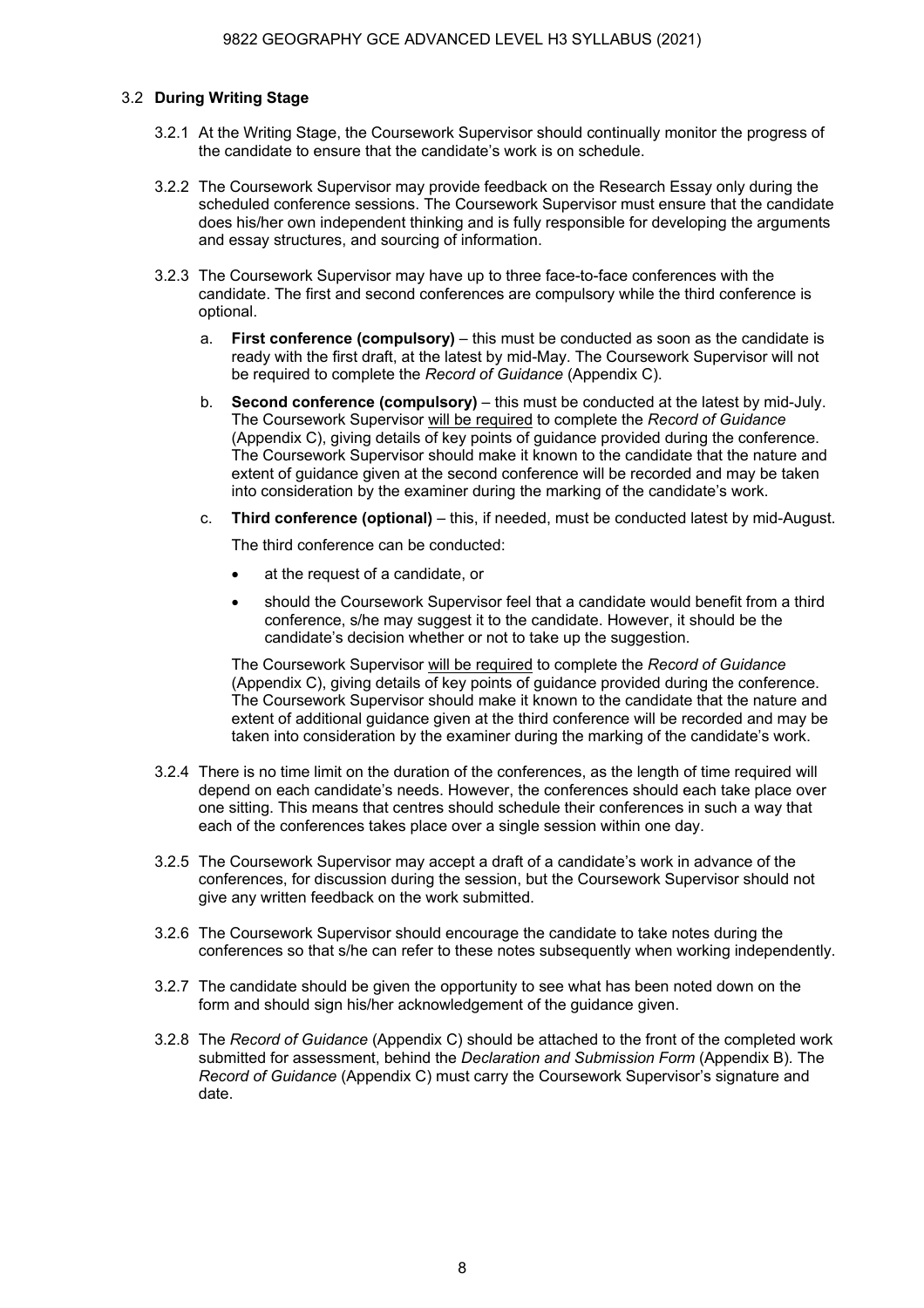#### 3.3 **Acknowledgement of External Guidance**

- 3.3.1 Candidates are permitted to seek advice or information from people outside of the school environment who have expertise that is relevant to their research. However, as part of their guidance on the ethics of carrying out independent research, Coursework Supervisors should advise candidates that it is not acceptable for them to either seek or accept help from any outside agency, including family and friends, in the actual writing of their Research Essay.
- 3.3.2 Candidates must acknowledge guidance or information provided by people other than their Coursework Supervisors through the use of footnotes or endnotes, or in their bibliography.

#### 3.4 **Submission of Work and Suspicion of Plagiarism**

- 3.4.1 When candidates submit their Research Essay for assessment, Coursework Supervisors are expected to ensure that candidates have completed the *Declaration and Submission Form* (Appendix B) and attach it to the front of the work, along with the *Record of Guidance*  (Appendix C).
- 3.4.2 Coursework Supervisors should also attach the hard copy of the proposal(s).
- 3.4.3 While Coursework Supervisors do not need to assess the work that is submitted, or check that requirements for the Research Essay have been fulfilled, nevertheless, they will need to read the work in order to satisfy themselves that it is authentic.
- 3.4.4 If the Coursework Supervisor is satisfied that, to the best of his/her knowledge of the candidate and the progress of the Research Essay, the work is authentic, s/he should sign and date the declaration on authenticity on the *Declaration and Submission Form* (Appendix B). It is understood that the declaration is made in good faith by the Coursework Supervisor and that ultimately, the authenticity of the work is the candidate's responsibility.
- 3.4.5 If the Coursework Supervisor has cause for suspicion of plagiarism in the work submitted, s/he should circle 'reason' [to believe that the candidate has plagiarised work in this Research Essay] in the *Declaration and Submission Form* (Appendix B) and give details in an *Irregularity Report* (to be issued by SEAB). The report should be submitted to SEAB, together with the work in question and the candidate's approved proposal.
- 3.4.6 All documentation regarding cases of suspected plagiarism, proven or otherwise, must be submitted to SEAB. The examining authority will take disciplinary action against any candidate found to have committed or aided the offence of plagiarism.
- 3.4.7 If there are no irregularity cases, a 'Nil Return' for the subject must be submitted by the school.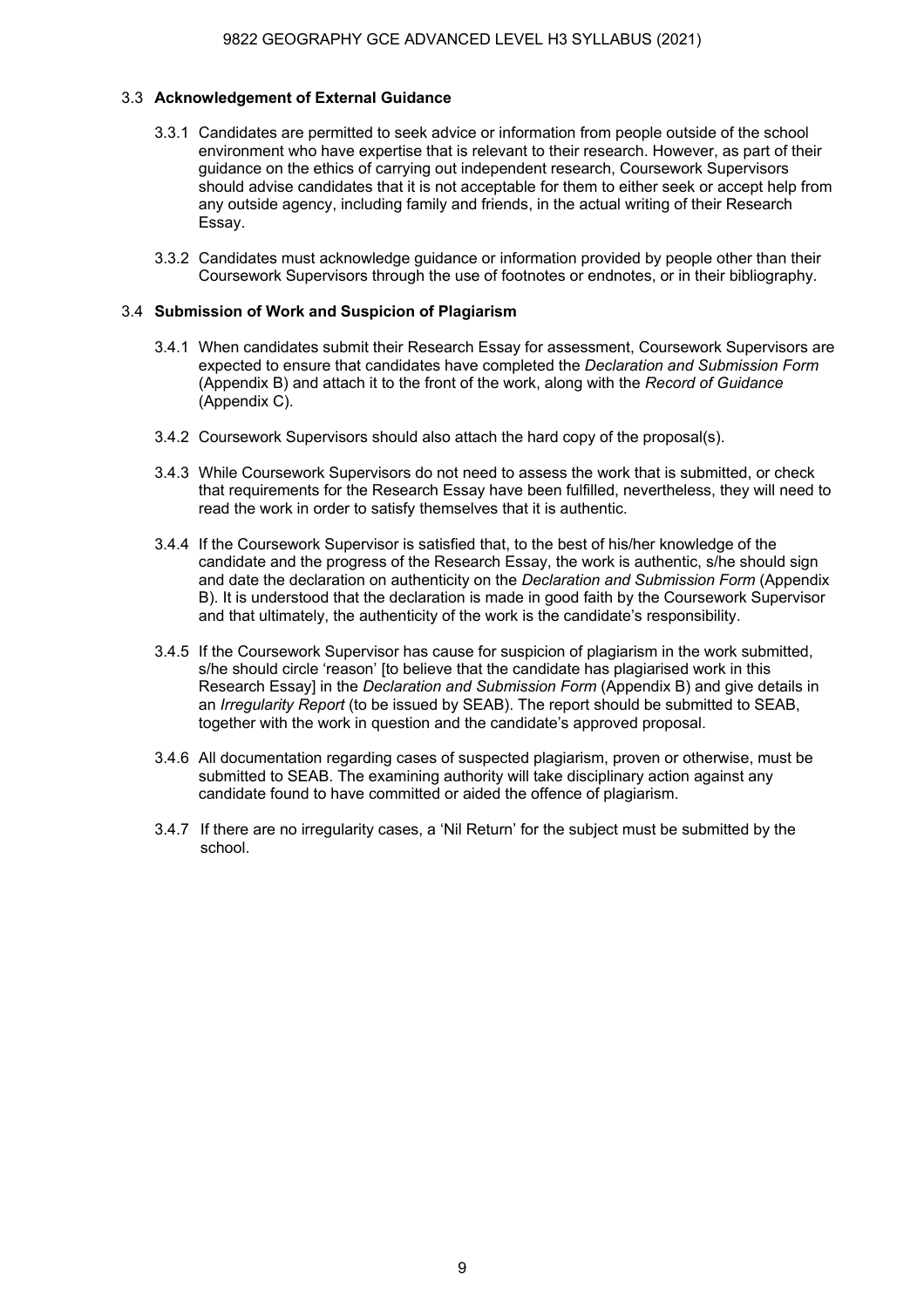#### **Notes on the Submission of the Research Essay**

- 4. The Research Essay must be submitted to Cambridge by mid-September of the second academic year. It must be type-written on A4 size paper using Arial 12 font, double-spaced and appropriately referenced where necessary. All pages except the cover page must be paginated at the lower right hand corner. It is essential that all direct quotations or ideas borrowed from authors, which are paraphrased in the candidate's own words are acknowledged when referencing. All diagrams, maps and graphs should be folded down to A4 size. A complete bibliography of all resources used/referred to must be attached to the work. Candidates are reminded to adhere strictly to the word limit of no more than 3500 words for the Research Essay. They should be informed that the following do not constitute part of the word count:
	- titles and content of diagrams (e.g. graphs, charts, tables, maps)
	- **footnotes**
	- bibliography
	- appendices
	- acknowledgement
	- page numbers
- 5. The Research Essay must be accompanied by:
	- Research Essay Proposal Form (Appendix A)
	- Declaration and Submission Form (Appendix B)
	- Record of Guidance (Appendix C)
	- Appendices (where necessary)

Appendices are supplementary reference materials that may assist the marker in assessing the Research Essay. Examples of these materials include maps, charts and questionnaires. Materials that are not relevant to the Research Essay and are used solely for the purpose of interest and decoration should not be appended.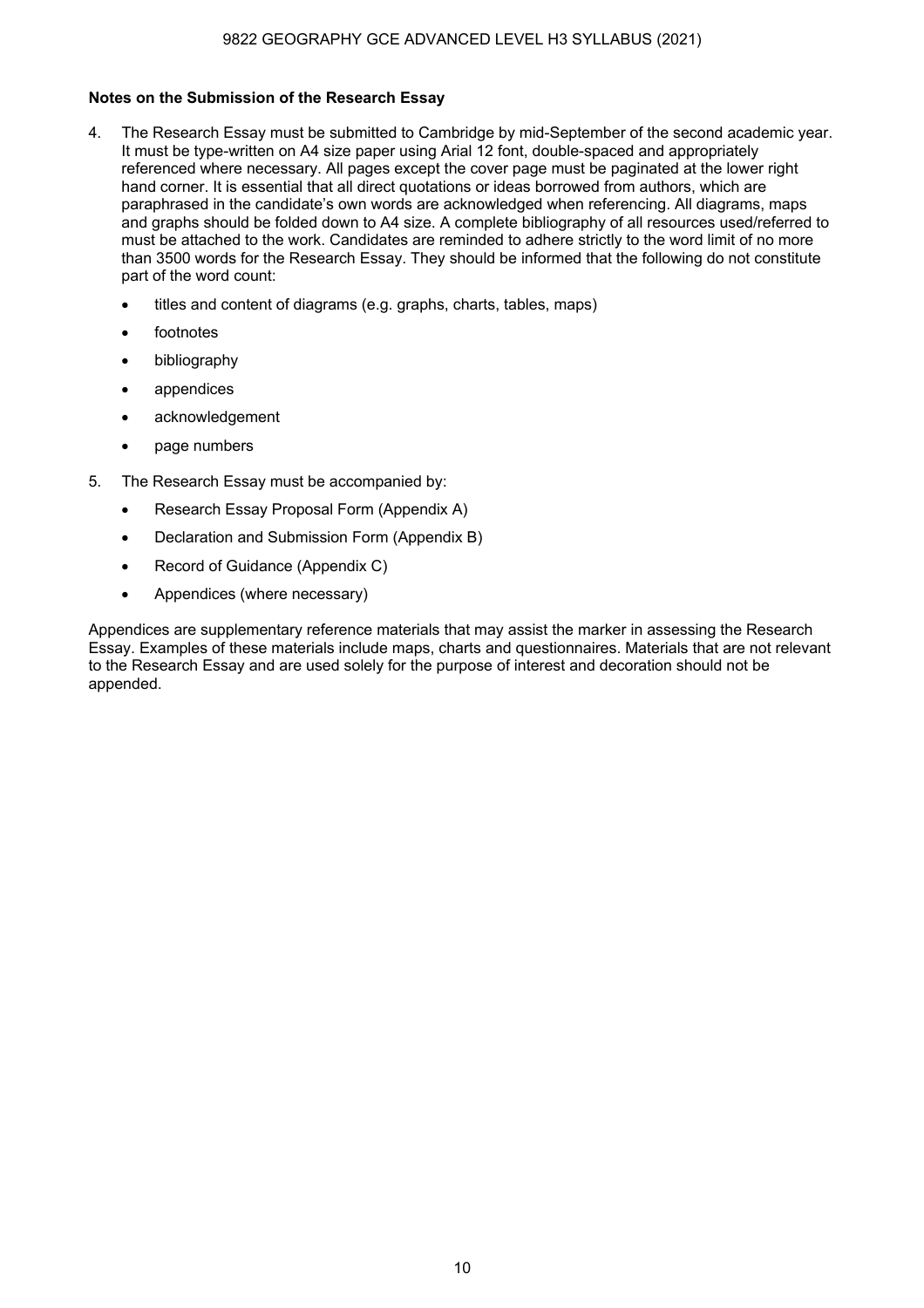## **APPENDICES**



**ELECTE Cambridge Assessment**<br>SUP International Education

[APPENDIX A]

[To be attached to the front of H2 Independent Study / H3 Research Essay / H3 Research Project]

#### **GEOGRAPHY HIGHER 3 (Syllabus 9822)**

#### **RESEARCH ESSAY PROPOSAL FORM**

| <b>Candidate's Name:</b>                                                                                                                                                                                                                                                                      | <b>Index Number:</b>  |  |  |
|-----------------------------------------------------------------------------------------------------------------------------------------------------------------------------------------------------------------------------------------------------------------------------------------------|-----------------------|--|--|
| <b>Centre Name:</b>                                                                                                                                                                                                                                                                           | <b>Centre Number:</b> |  |  |
| <b>Year of Examination:</b>                                                                                                                                                                                                                                                                   |                       |  |  |
| If this is the 2nd submission, please tick here                                                                                                                                                                                                                                               |                       |  |  |
| <b>Research Question:</b>                                                                                                                                                                                                                                                                     |                       |  |  |
|                                                                                                                                                                                                                                                                                               |                       |  |  |
| <b>Synopsis of Research Essay:</b><br>[State clearly the aim(s) and scope of your research (e.g. population size, location, duration of<br>study, etc.), the relationship between your research and sustainable development and<br>identification of potential limitations of your research.] |                       |  |  |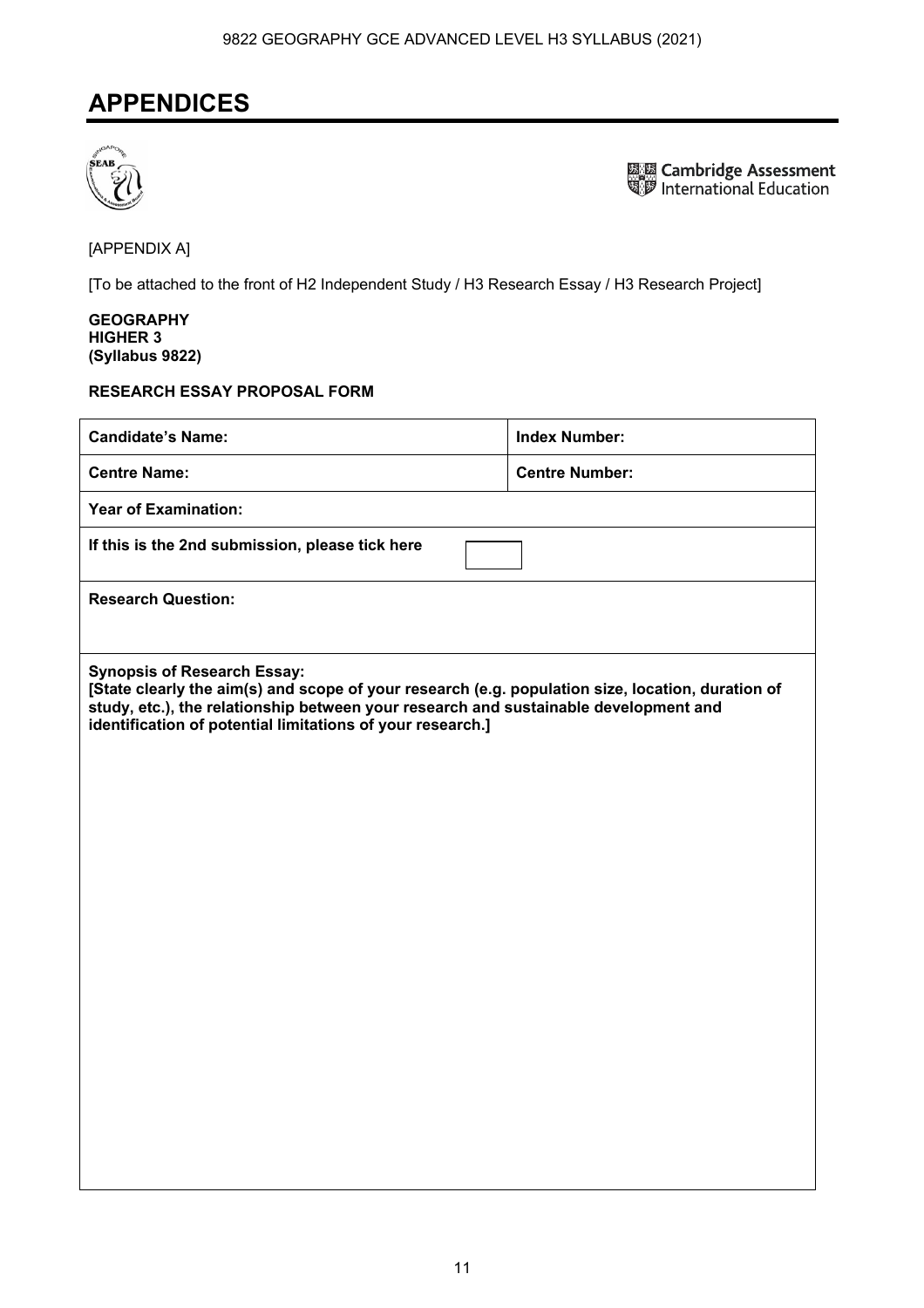| <b>Review of Related Research:</b><br>[Selection of theories, concepts and findings related to the research question] |               |       |
|-----------------------------------------------------------------------------------------------------------------------|---------------|-------|
|                                                                                                                       |               |       |
|                                                                                                                       |               |       |
|                                                                                                                       |               |       |
|                                                                                                                       |               |       |
|                                                                                                                       |               |       |
| Quantitative and/or qualitative methods to be used in data collection and analysis                                    |               |       |
|                                                                                                                       |               |       |
|                                                                                                                       |               |       |
|                                                                                                                       |               |       |
| <b>Candidate's Signature:</b>                                                                                         |               | Date: |
|                                                                                                                       |               |       |
| <b>Coursework Supervisor's Name:</b>                                                                                  | Signature:    | Date: |
|                                                                                                                       | <b>School</b> |       |

**Stamp**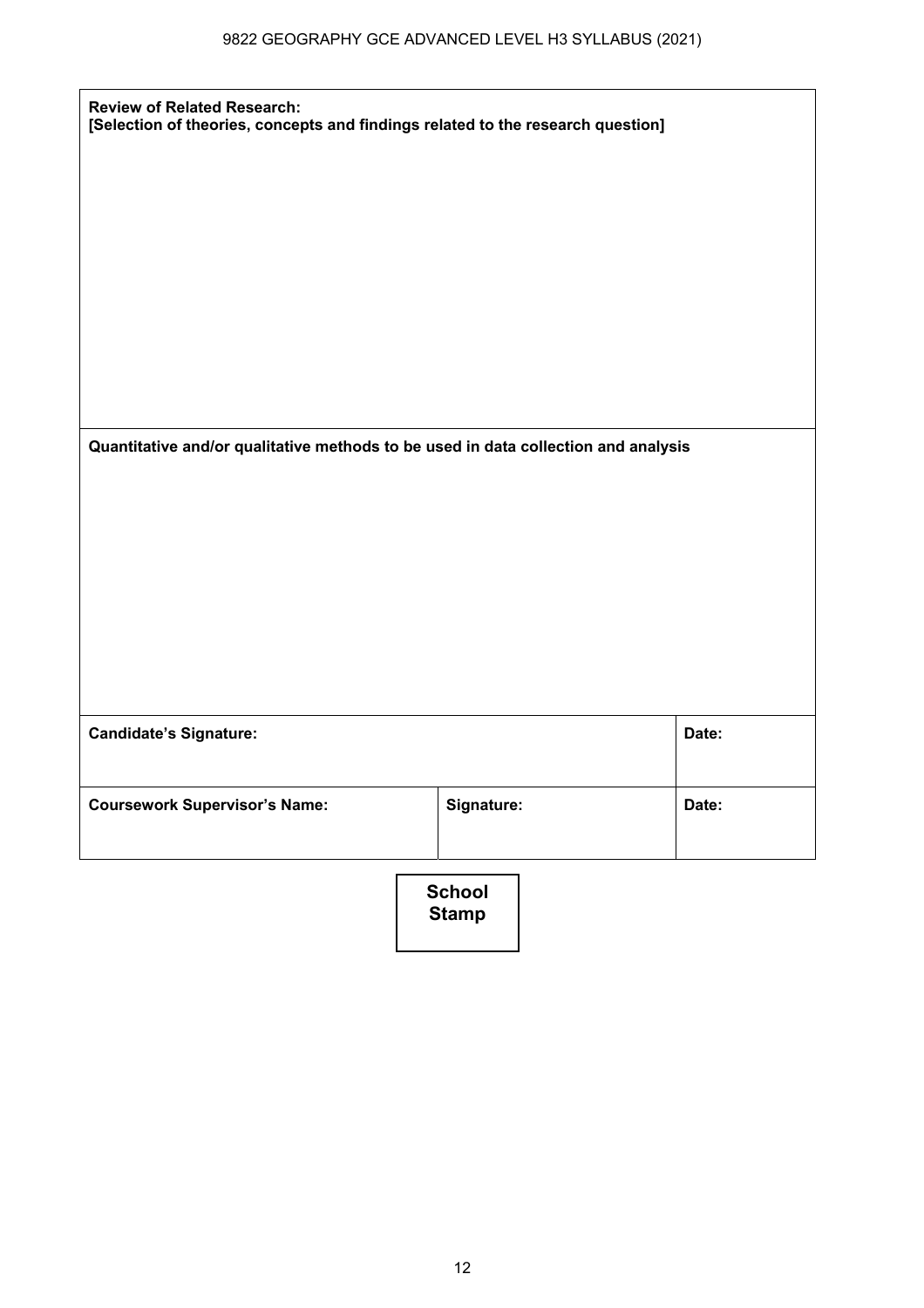

鳳凰 Cambridge Assessment<br>ND International Education

### [APPENDIX B]

[To be attached to the front of H2 Independent Study/ H3 Research Essay/ H3 Research Project]

### **H2 INDEPENDENT STUDY / H3 RESEARCH ESSAY / H3 RESEARCH PROJECT**

#### **DECLARATION AND SUBMISSION FORM**

| Subject:                                                                                                                                                                                                                                                                                                                                                                                                                                                                                                                                                                                                                                                                                                                                  | <b>Subject Code:</b>        |  |  |
|-------------------------------------------------------------------------------------------------------------------------------------------------------------------------------------------------------------------------------------------------------------------------------------------------------------------------------------------------------------------------------------------------------------------------------------------------------------------------------------------------------------------------------------------------------------------------------------------------------------------------------------------------------------------------------------------------------------------------------------------|-----------------------------|--|--|
| <b>Candidate's Name:</b>                                                                                                                                                                                                                                                                                                                                                                                                                                                                                                                                                                                                                                                                                                                  | <b>Index Number:</b>        |  |  |
| <b>Centre Name:</b>                                                                                                                                                                                                                                                                                                                                                                                                                                                                                                                                                                                                                                                                                                                       | <b>Centre Number:</b>       |  |  |
| <b>Coursework Supervisor's Name:</b>                                                                                                                                                                                                                                                                                                                                                                                                                                                                                                                                                                                                                                                                                                      | <b>Year of Examination:</b> |  |  |
| Title of Independent Study/Research Essay/Research Project:                                                                                                                                                                                                                                                                                                                                                                                                                                                                                                                                                                                                                                                                               |                             |  |  |
| Word count for Independent Study/Research Essay/Research Project: www.words                                                                                                                                                                                                                                                                                                                                                                                                                                                                                                                                                                                                                                                               |                             |  |  |
| <b>Plagiarism Warning:</b><br>Plagiarism is using someone else's work without acknowledging the source of that information. (Refer to<br>the examination syllabus for more details on what constitutes plagiarism.) Plagiarism amounts to<br>intellectual theft and is seen as an act of dishonesty. An investigation will be conducted when there is<br>cause for suspicion of plagiarism. Where clear and convincing evidence exists, disciplinary action by the<br>examining authority will be taken against any candidate found to have committed or aided the offence of<br>plagiarism. Candidates who have contravened the examination regulations will not be given a grade and a<br>'T' symbol for the subject will be indicated. |                             |  |  |
| <b>Candidate's Declaration:</b><br>I declare that the attached work was produced solely by me.                                                                                                                                                                                                                                                                                                                                                                                                                                                                                                                                                                                                                                            |                             |  |  |
| I also declare that the subject area and content used in this Independent Study/Research Essay/Research<br>Project is not used in any other H2/H3 Independent Study/Research Essay/Project that I am submitting or<br>have submitted for an examination.                                                                                                                                                                                                                                                                                                                                                                                                                                                                                  |                             |  |  |
| I am aware that if I am submitting two or more pieces of research work, only one of the works will be<br>assessed if it is found that there is substantial overlap of content in the various pieces of research work<br>submitted.                                                                                                                                                                                                                                                                                                                                                                                                                                                                                                        |                             |  |  |
| Candidate's signature and date <b>contract to the contract of the contract of the contract of the contract of the contract of the contract of the contract of the contract of the contract of the contract of the contract of th</b>                                                                                                                                                                                                                                                                                                                                                                                                                                                                                                      |                             |  |  |
| <b>Coursework Supervisor's Declaration:</b><br>In supervising this candidate, I declare that I have / have not* supervised this candidate in accordance<br>with the Notes of Guidance contained in the Examination Syllabus.                                                                                                                                                                                                                                                                                                                                                                                                                                                                                                              |                             |  |  |
| * If 'have not', please attach an Irregularity Report containing the details to this Form.                                                                                                                                                                                                                                                                                                                                                                                                                                                                                                                                                                                                                                                |                             |  |  |
| Coursework Supervisor's signature and date                                                                                                                                                                                                                                                                                                                                                                                                                                                                                                                                                                                                                                                                                                |                             |  |  |
| I have no reason / reason** to believe that the work submitted by the candidate contains plagiarised<br>material (please circle accordingly).                                                                                                                                                                                                                                                                                                                                                                                                                                                                                                                                                                                             |                             |  |  |

\*\* If there is evidence to suggest plagiarism may have occurred, please complete an Irregularity Report and submit it to SEAB with the candidate's work.

#### **Coursework Supervisor's signature and date** \_\_\_\_\_\_\_\_\_\_\_\_\_\_\_\_\_\_\_\_\_\_\_\_\_\_\_\_\_\_\_\_\_\_\_

**School Stamp**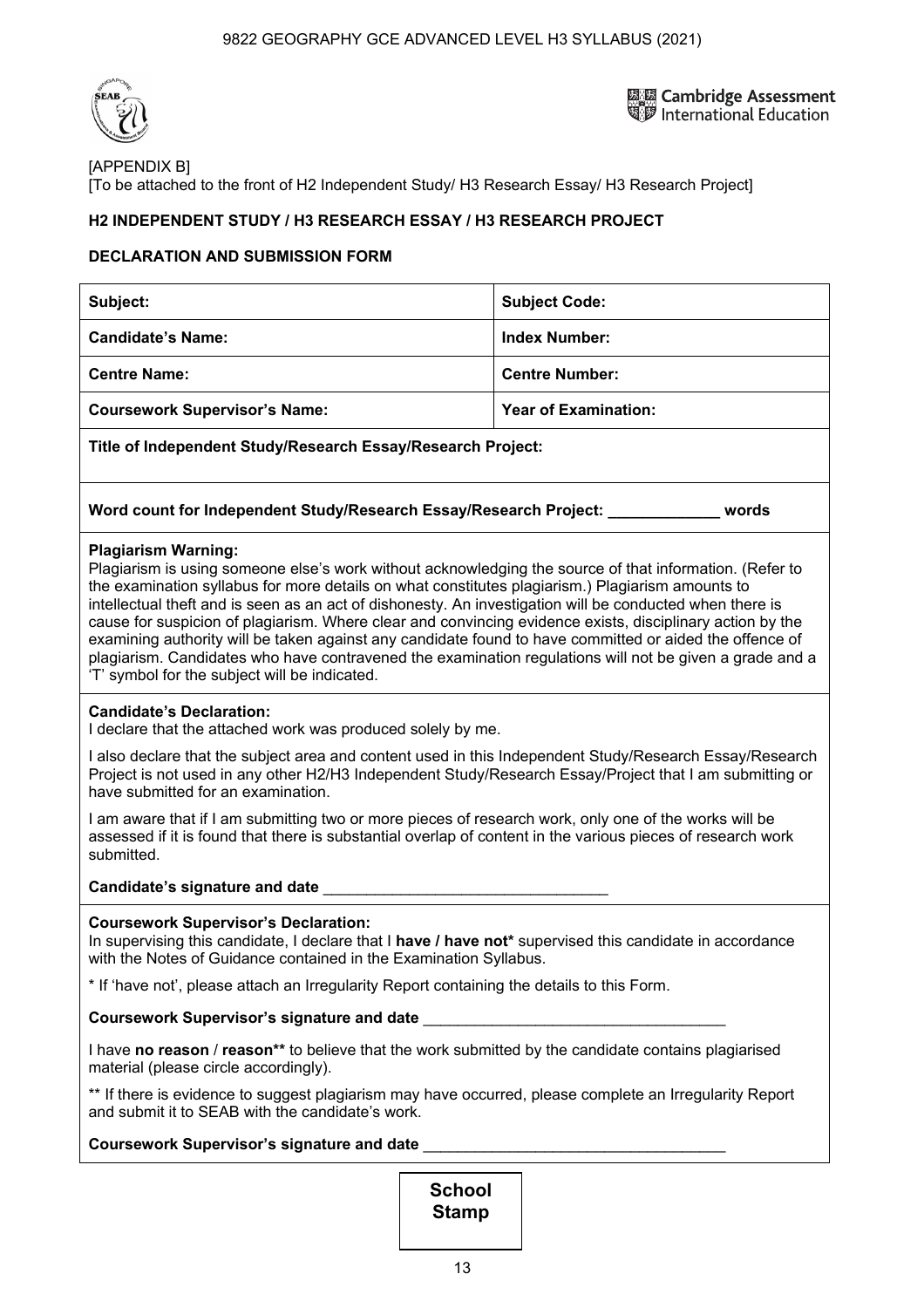

**ELE Cambridge Assessment**<br>Signal International Education

### [APPENDIX C]

[To be attached to the front of H2 Independent Study/ H3 Research Essay/ H3 Research Project]

### **H3 RESEARCH ESSAY**

#### **RECORD OF GUIDANCE**

| Subject:                                                            | <b>Subject Code:</b>       |
|---------------------------------------------------------------------|----------------------------|
| <b>Candidate's Name:</b>                                            | <b>Index Number:</b>       |
| <b>Centre Name:</b>                                                 | <b>Centre Number:</b>      |
| <b>Year of Examination:</b>                                         | NRIC / FIN:                |
| 2nd compulsory / 3rd optional conference<br>(delete as appropriate) | <b>Date of Conference:</b> |
| <b>Title of Research Essay:</b>                                     |                            |
|                                                                     |                            |

| The guidance given to this candidate is recorded below. |            |       |
|---------------------------------------------------------|------------|-------|
|                                                         |            |       |
|                                                         |            |       |
|                                                         |            |       |
|                                                         |            |       |
|                                                         |            |       |
|                                                         |            |       |
|                                                         |            |       |
| <b>Coursework Supervisor's Name:</b>                    | Signature: | Date: |
|                                                         |            |       |
| <b>Candidate's Signature:</b>                           |            | Date: |
|                                                         |            |       |

School Stamp